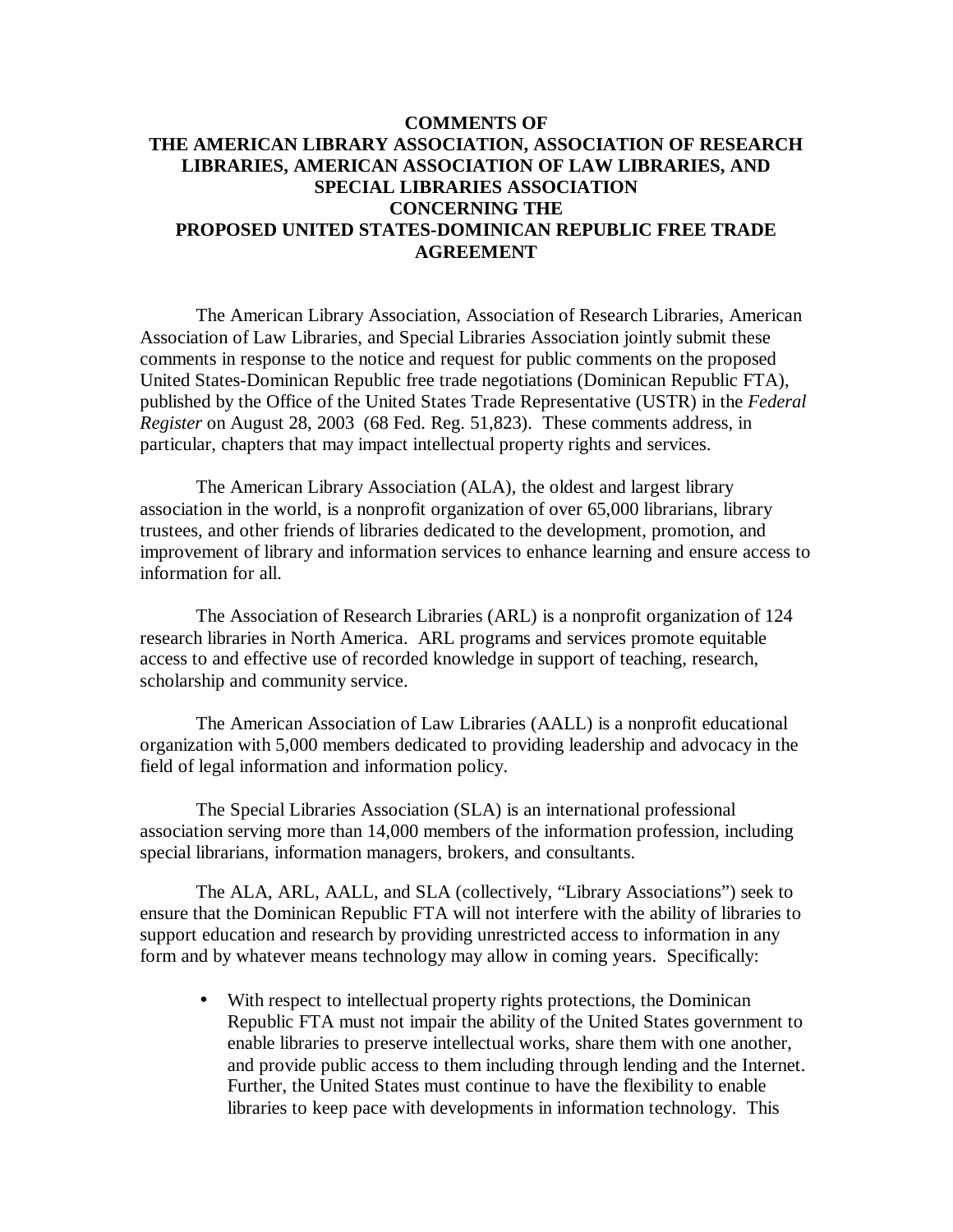means that the FTA must not impinge the ability of Congress and U.S. courts to adjust copyright law to maintain an appropriate balance between the interests of rights holders and the public to benefit from creative works.

• With respect to services disciplines, the Dominican Republic FTA must allow local, state and federal government support for libraries to continue through subsidies and other forms of public assistance, and for this support to evolve in light of technological developments.

To help ensure the agreement does not negatively impact America's libraries and also to help ensure the meaningful, transparent, public participation so important to the success and integrity of the negotiating process— we request that USTR timely publish both the draft text for public comment and the comments received in response. In addition, we ask that USTR contact us in the event that it is considering any obligations that could impact the interests of libraries under US domestic law.

#### **A. The Critical Role of America's Libraries**

America's libraries provide extraordinarily valuable services, essential to our nation's basic social goals and to the proper functioning of our democratic and open governmental system. Through our libraries we ensure all Americans access to the myriad sources and types of information that convey our collective knowledge, values and diversity of views.

Our libraries help educate our children and our work force. Libraries help us maintain a well-informed citizenry able to perform effectively its responsibilities as an electorate. They help us meet life's challenges at work, in our families, as entrepreneurs and as business people. They support teaching, research and scholarship, the operation of our legal system, the provision of medical care, and the general, efficient functioning of our economy. They help us fully realize our potential as human beings.

Today, there are over 115,000 libraries nation-wide serving the American public. Americans on average borrow more than six books per year. Americans go to school, public and academic libraries more than twice as often as they go to the movies. Reference librarians answer more than 7 million questions each week. As technology has changed, so have the services of libraries. Today, public libraries are the number one point of online access for people without Internet access at home, school or work.

For a society and economy increasingly and extraordinarily reliant upon efficient and broad access to information, libraries play a crucial role. Not only do libraries assemble and organize information for ready access, they often provide the only practical access to the vast majority of books and to other information sources that are no longer available for sale.

Each year, federal, state and local governments reaffirm through appropriations their appreciation and support for the role of America's nonprofit and public libraries, as do millions of American citizens through charitable donations.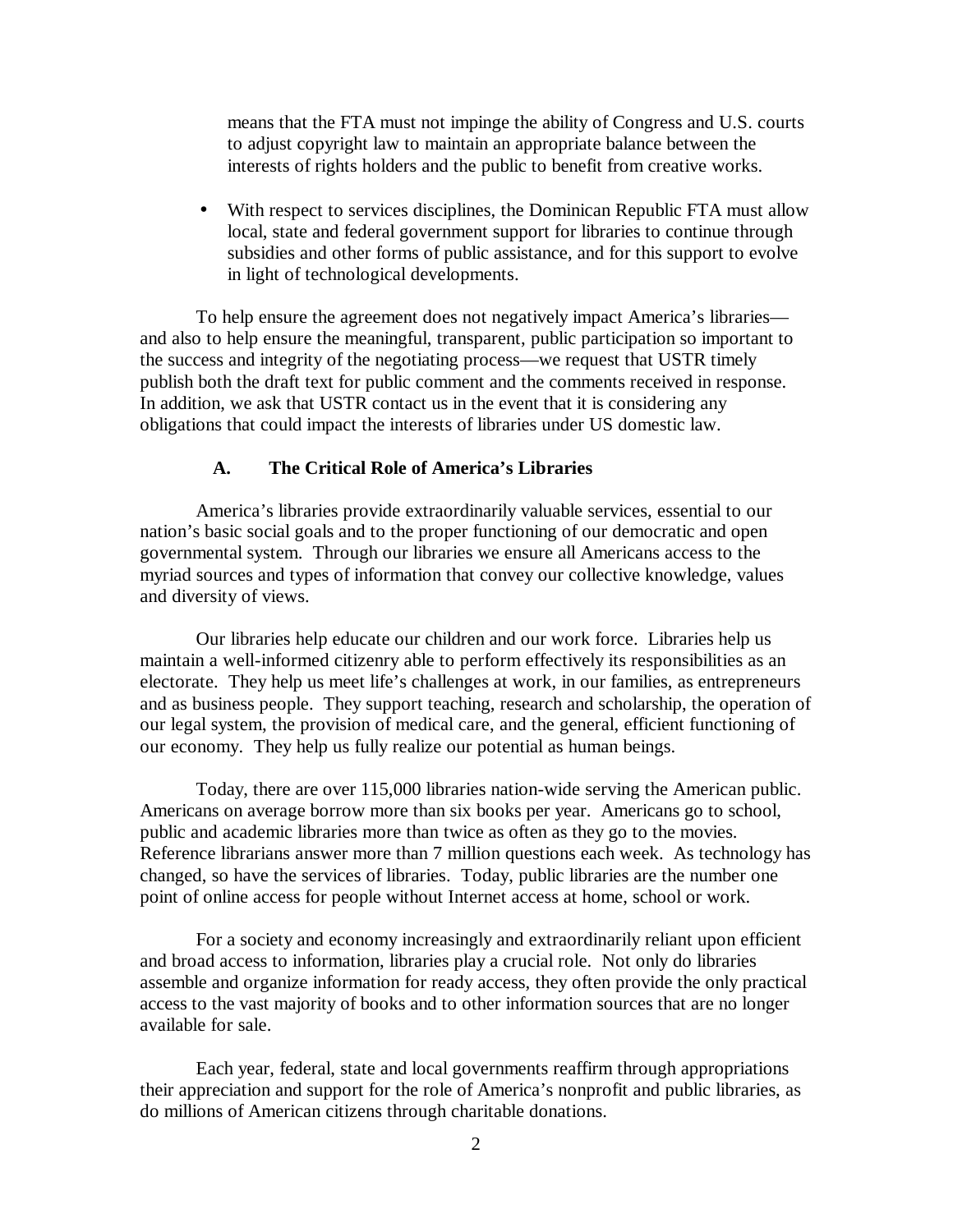# **B. The Need to Protect the Ability of Libraries to Provide Core Library Services**

The principal concern of the Library Associations is to ensure the continuing ability of America's libraries to provide the "core" library services they currently offer to our nation. The basic mission of libraries is to provide unrestricted access to information resources. The core services libraries provide in pursuing this mission are:

- Collection, cataloging (whether manually or computer-aided) and storage of information sources, including books, maps, periodicals, films, records, tapes, compact disks, digital video disks, electronic books, and such other information sources as may become available;
- Archiving, preserving and providing long-term access to information, including the use of current and future technologies to reformat information to facilitate storage and retrieval;
- Providing access to information through lending and inter-library loans as well as through reading, listening and viewing rooms equipped with whatever technology may be needed to access the information from the information source; and
- Information retrieval services, whether with the assistance of professional librarians, through Internet access to databases, or by such other means as may become available.

In providing these services, our nation's libraries bestow an extraordinary and cost-effective social good. Yet, maintaining our libraries necessitates a substantial investment of societal resources. Physical infrastructure must be maintained and updated to accommodate new information technologies. Obsolete technologies must be replaced. Collections must be preserved and augmented. Each year, America's libraries expend hundreds of millions of dollars in fees for databases and electronic library materials alone.

To meet our nation's needs, libraries depend on the rights they enjoy under United States law to access, preserve and share information, and on the financial and other forms of government support they receive.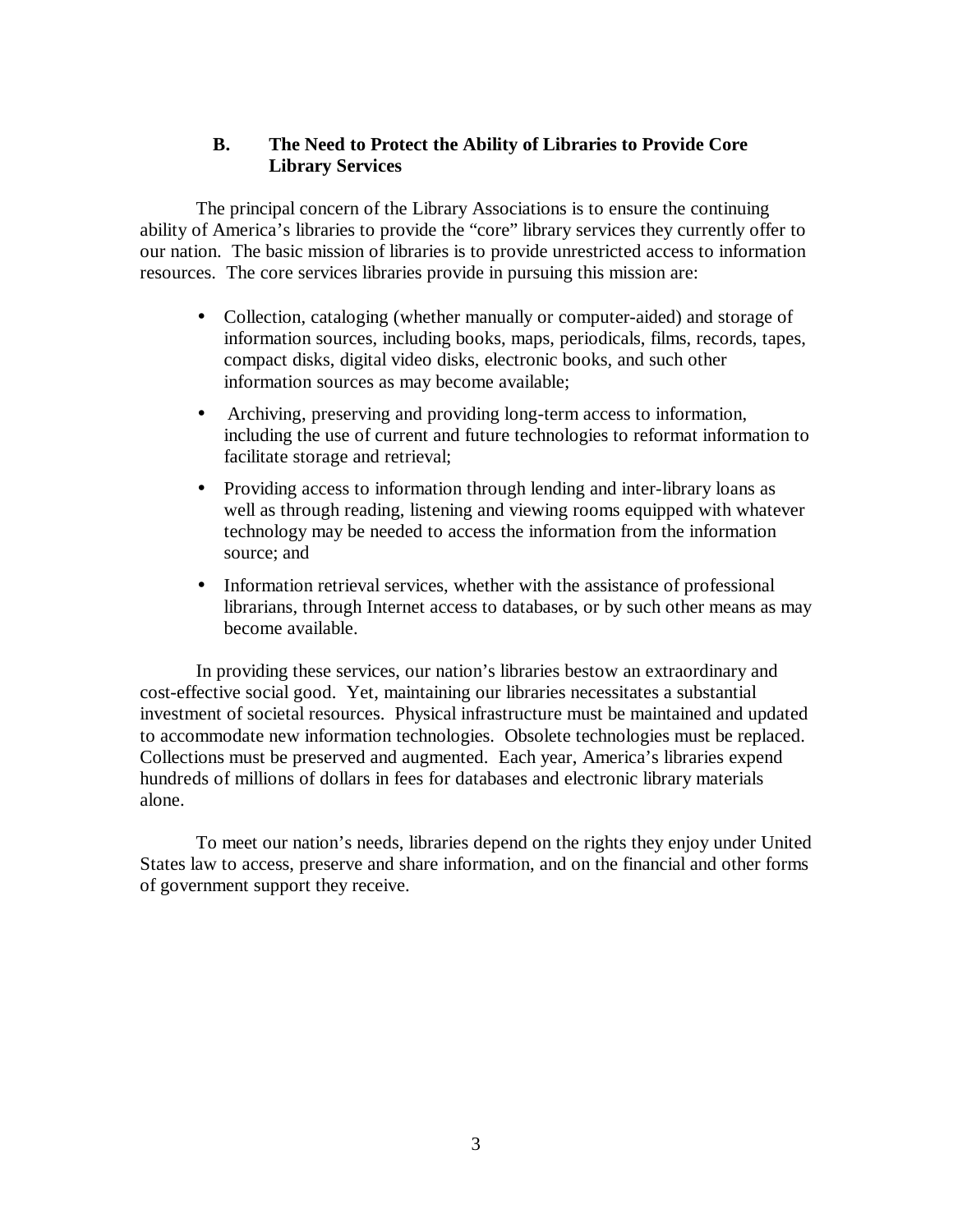### **C. The Dominican Republic FTA Must Permit the United States to Protect the Right of Libraries to Access, Preserve and Provide Public Access to Information**

Through copyright law, the United States protects the interests of authors and creators and of society as a whole in intellectual works. It is essential to the societal function of libraries that U.S. copyright law retains the flexibility to maintain this balancing of private and public rights. The Library Associations urge USTR to exercise great caution in addressing this complex, delicate and evolving area of law.

United States copyright law in its origins and as it has evolved has always sought to balance these interests "to promote the Progress of Science and the useful Arts" as the Constitution provides. Authors and creators receive certain monopoly rights (which they can transfer to publishers) to provide an adequate reward for their efforts and, thereby, stimulate the creation of intellectual works. These monopoly rights are circumscribed in various ways, however, to ensure society can fully realize the benefits of these works.

Various of the limitations on copyright established under United States law enable libraries to provide their core services. Explicit limitations authorize libraries to preserve and distribute intellectual works and to lend them to other libraries. In addition to updating these preservation, distribution and sharing rights to take into account more recent technological needs and resources, the Digital Millennium Copyright Act of 1998 (DMCA) limited the liability to which online service providers might be exposed due to online copyright infringement. These liability limitations offer protection to the thousands of libraries that provide their patrons access to the Internet.

The more broadly stated "Fair Use" doctrine protects libraries and their patrons from liability for copyright infringement when reproducing intellectual works to further purposes such as scholarship, research, teaching, news reporting and criticism. In addition, the Fair Use doctrine (codified in the United States Copyright Act) serves an important "gap-filler" function. For example, as new technologies give rise to new rights and protections for intellectual works, corresponding expansion of Fair Use rights for the public can provide a means to maintain an appropriate balance.

It is critical to appreciate that this ongoing evolution of copyright law is no mere costless abstraction. It continues to be the focus of intense legislative debate and costly, time-consuming litigation. And this evolutionary process must be able to continue. Congress and the courts must retain the flexibility to adjust US copyright law as appropriate to balance the needs of rights holders and the public. Accordingly, USTR must take great care to ensure that this agreement and all the others it negotiates do not impinge this flexibility.

At the international level, a framework and process for addressing intellectual property rights already exist, under the Berne Convention for the Protection of Literary and Artistic Works (Berne) and the Agreement on Trade-Related Aspects of Intellectual Property Rights (TRIPS). Establishing additional regimes increases complexity and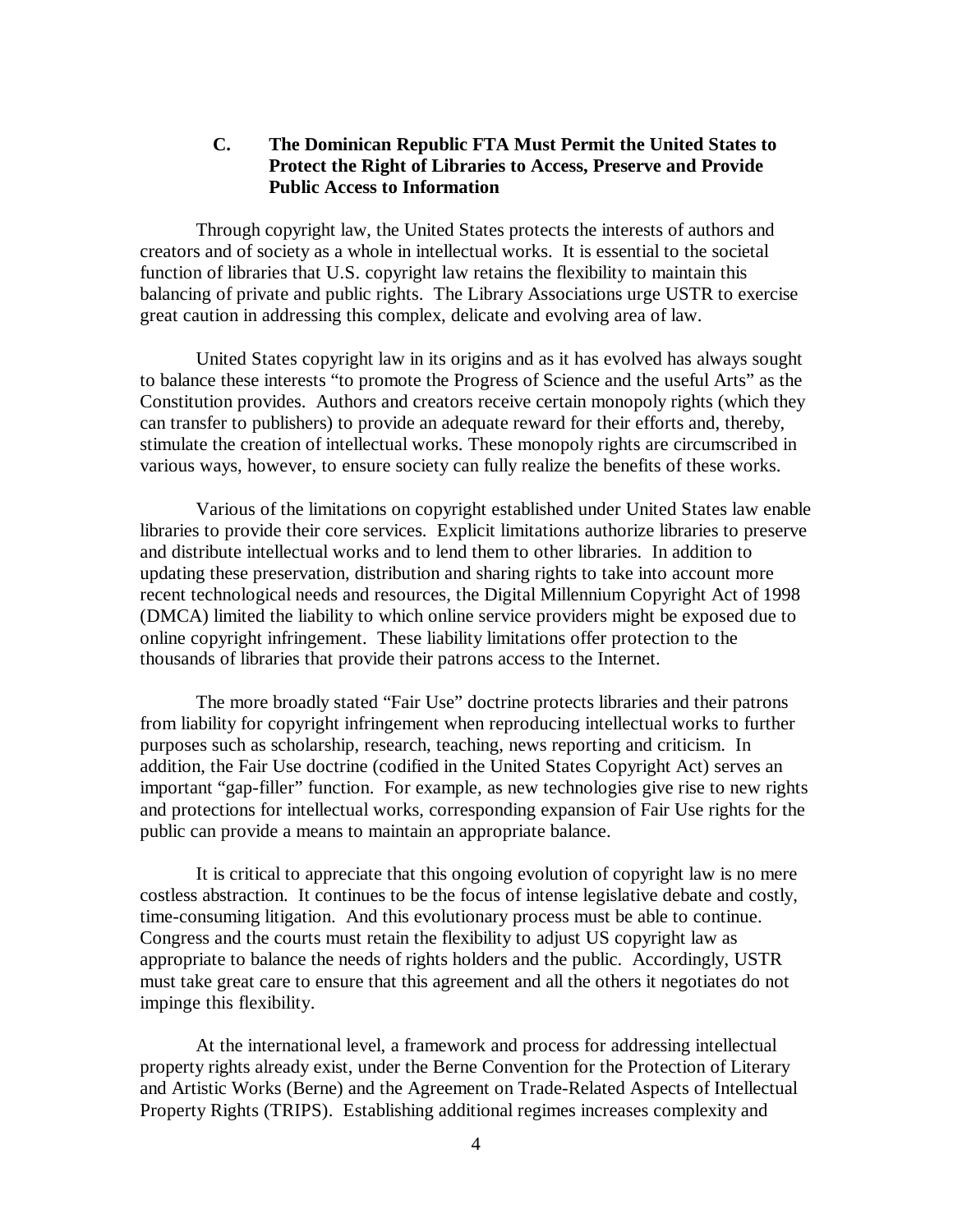uncertainty, and could produce unintended inconsistencies. The severe time and resource constraints under which USTR must operate, combined with the limited opportunity for Congressional review and oversight under Trade Promotion Authority, only increase the risk. Accordingly, the Library Associations strongly recommend that USTR avoid unnecessary negotiation outside the Berne-TRIPS framework.

Should USTR, nonetheless, choose to address intellectual property rights in the Dominican Republic FTA negotiations, the Library Associations call upon it to ensure that the agreement does not, even inadvertently, restrain Congress or the courts from giving full force to the rights of the public, even when asserted against the intellectual property owner. At a minimum, the agreement must:

- Not expand copyright and related protections for works beyond those protections currently granted under U.S. law or diminish existing exceptions to these protections;
- Not interfere with the authority of Congress to adjust the DCMA or otherwise implement as it sees fit the treaties of the World Intellectual Property Organization or the TRIPS Agreement;
- Not address the Fair Use doctrine except to state that the FTA does not in any way affect the full and free application of the doctrine; and
- Otherwise be consistent with existing U.S. copyright law and not impinge the flexibility of Congress and the courts to develop U.S. law in accordance with the existing international obligations of the United States.\*

### **D. The Dominican Republic FTA Must Permit Local, State and Federal Government Support for Publicly Supported Libraries**

Currently, American publicly supported (nonprofit, public and publicly funded) libraries rely upon government assistance of various kinds to support their operations. Local and state governments provide much of this support in such forms as subsidized or free use of building space, funding of operations, and tax exemptions. Federal support also plays an important role. This support includes funding from the Department of Education, the Institute of Museum and Library Services and other agencies, tax exemption, nonprofit status to receive tax-exempt contributions, special postage rates,

 $\overline{a}$ 

<sup>\*</sup> In this regard, we note with approval the limitations and exceptions recognized under article 17.7.3 of the United States-Chile Free Trade Agreement and article 16.4.10 of the United States-Singapore Free Trade Agreement, respectively, that apply to all copyright and related rights established under these agreements, enabling Congress and the courts to adjust U.S. copyright law consistent with the Fair Use doctrine and other limitations and exceptions established under U.S. law. It is essential that such limitations and exceptions be included in any international agreements binding upon the United States that address copyright or related rights.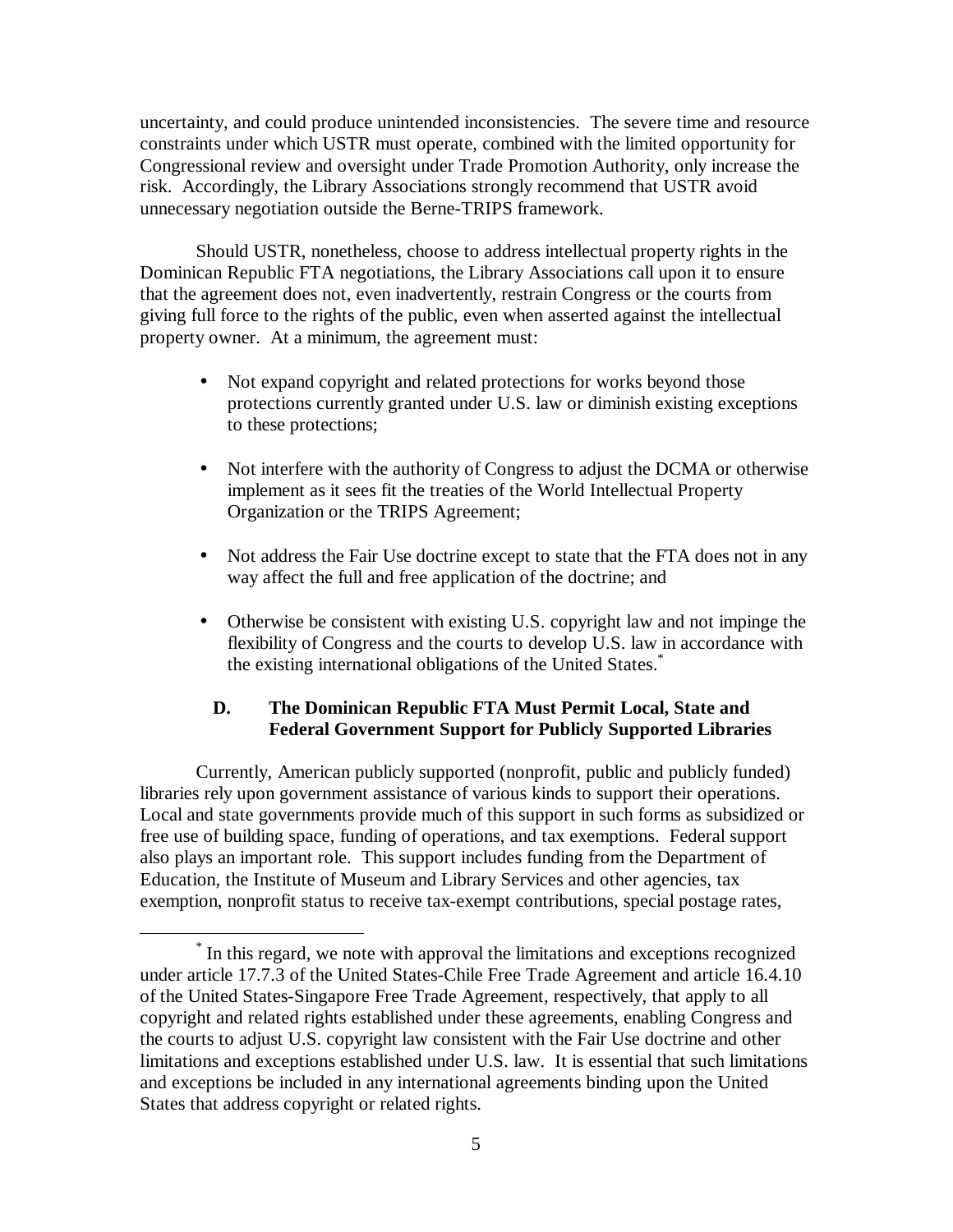and subsidized access to modern telecommunications and information services, including Internet services, under the Universal Service Support Mechanism.

The government support that these libraries receive is essential to their ability to provide their core services. The forms of support have changed over time in light of technological and other developments relating to these core services, and will likely continue to evolve in tandem with future developments. Local, state and federal governmental bodies must continue to have the ability to provide support to enable these libraries to offer their core services to the public without charge.

The Library Associations call upon the USTR to ensure that governmental support for core library services does not become subject to disciplines under the Dominican Republic FTA. This will require a firm understanding of the core services provided by publicly supported libraries and the interrelationships between these services and other services that may be addressed in the agreement.

# **E. USTR Must Provide for Timely, Informed and Transparent Public Comment on the Draft Text**

USTR's request for these comments, and its policy and practices more generally, reflect its understanding that sound United States trade policy requires consideration of the diverse views of interested stakeholders. We request that, consistent with this appreciation, USTR:

- At least 30 days prior to the conclusion of the negotiation phase, post on USTR's website the proposed agreement text and request through the *Federal Register* public comment upon it; and
- Post on the USTR website all comments received in electronic format and a listing of all comments received, updated promptly as new comments arrive.

As discussed more fully in our letter of October 29, 2003 to Ambassador Zoellick (a copy of which is enclosed for your reference), adopting these procedures here, and generally, will enable meaningful participation in the trade negotiating process by all interested parties, reduce the potential for drafting and other error, and, most fundamentally, help ensure the integrity of these trade negotiations.

In addition, we respectfully request that USTR keep the library community informed of relevant developments and seek our input as appropriate to ensure that negotiators are fully informed of our needs and any potential risks posed by the Dominican Republic FTA.

\* \* \* \* \*

ALA, ARL, AALL, and SLA call upon USTR to ensure the Dominican Republic FTA does not undermine the existing ability of libraries to preserve, share and provide